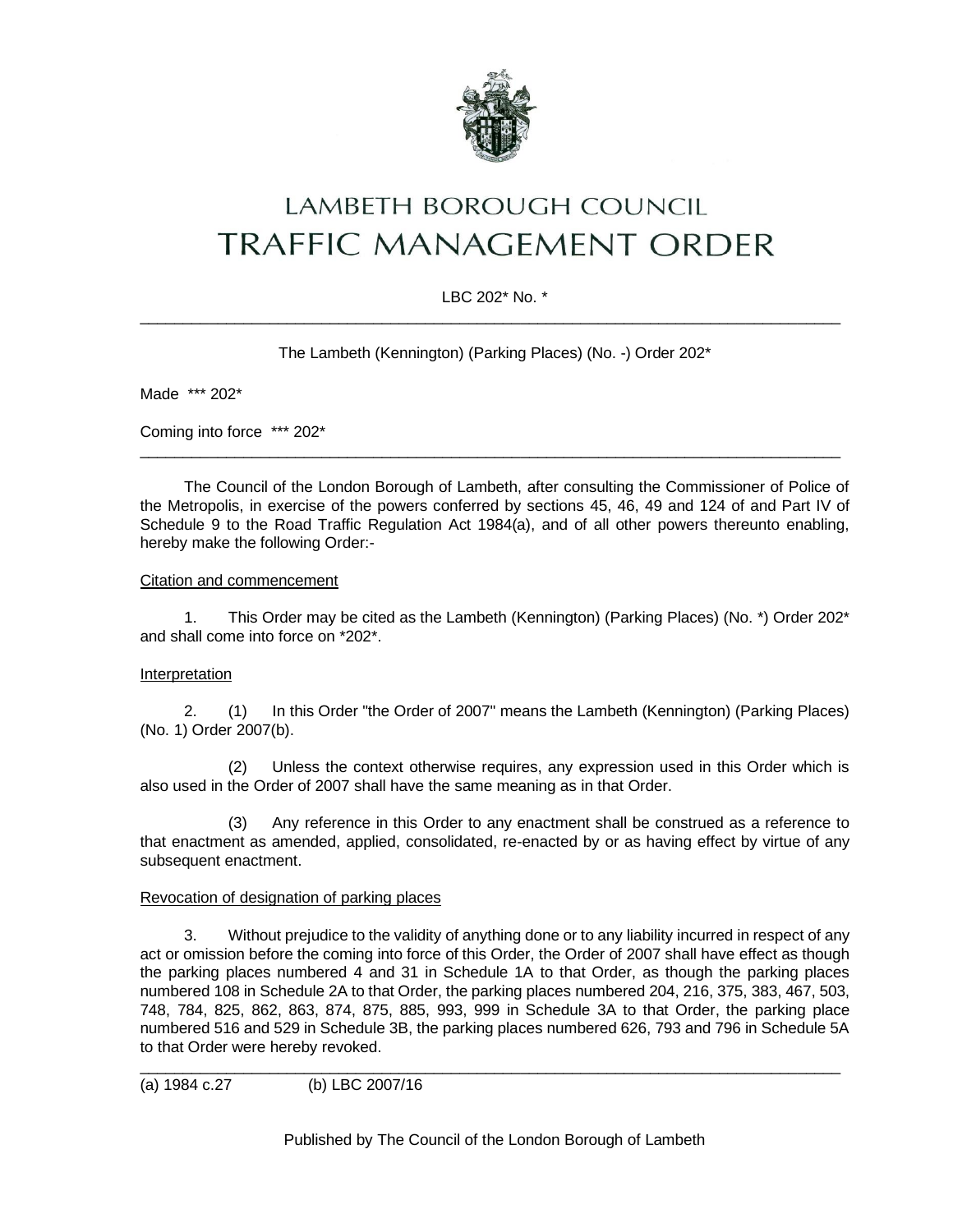## Designation of parking places and application of the Order of 2007 thereto

4. (1) Each area on a highway comprising the length of carriageway of a street specified in column 2 of Schedule 1, 2, 3, 4, 5, 6 or 7 to this Order and bounded on one side of that length by the edge of the carriageway and on the other sides by a white line marking is designated as a parking place.

(2) The reference in this Article to a white line marking shall be construed as a reference to the white line marking (either broken or continuous) provided for in Schedule 7 to the Traffic Signs Regulations and General Directions 2016(a) or, if applicable, authorised by the Secretary of State by virtue of section 64 of the Road Traffic Regulation Act 1984.

(3) The provisions of the Order of 2007 (other than Articles 3, 16 and 40) shall apply to the areas designated as a parking place by this Order as if in those provisions any reference to a parking place included a reference to the areas designated as a parking place by this Order, and as if any reference to Schedule 1A to the Order of 2007 included a reference to Schedule 1 to this Order, as if any reference to Schedule 2A to the Order of 2007 included a reference to Schedule 2 to this Order, as if any reference to Schedule 3A to the Order of 2007 included a reference to Schedule 3 to this Order, as if any reference to Schedule 3B to the Order of 2007 included a reference to Schedule 4 to this Order, as if any reference to Schedule 5A to the Order of 2007 included a reference to Schedule 5 to this Order, as if any reference to Schedule 5D to the Order of 2007 included a reference to Schedule 6 to this Order and as if any reference to Schedule 5E to the Order of 2007 included a reference to Schedule 7 to this Order.

# Placing of traffic signs, etc.

- 5. The Council shall:-
	- (a) place and maintain traffic signs indicating the limits of each parking place referred to in Schedule 1, 2, 3, 4, 5, 6 and 7 to this Order;
	- (b) place and maintain in or in the vicinity of the parking place referred to Schedule 1, 2, 3, 4, 5, 6 and 7 to this Order traffic signs indicating that such parking place may be used during the permitted hours for the leaving only of the vehicles specified in Article 4(2), 4(4), 4(6), 4(7), 4(10), 4(12) and 4(13) respectively of the Order of 2007; and
	- (c) carry out such other work as is reasonably required for the purposes of the satisfactory operation of a parking place.

Dated this \*\*\* day of \*\* 202\*.

Ben Stevens Highway Network Manager

 $\_$  ,  $\_$  ,  $\_$  ,  $\_$  ,  $\_$  ,  $\_$  ,  $\_$  ,  $\_$  ,  $\_$  ,  $\_$  ,  $\_$  ,  $\_$  ,  $\_$  ,  $\_$  ,  $\_$  ,  $\_$  ,  $\_$  ,  $\_$  ,  $\_$  ,  $\_$  ,  $\_$  ,  $\_$  ,  $\_$  ,  $\_$  ,  $\_$  ,  $\_$  ,  $\_$  ,  $\_$  ,  $\_$  ,  $\_$  ,  $\_$  ,  $\_$  ,  $\_$  ,  $\_$  ,  $\_$  ,  $\_$  ,  $\_$  ,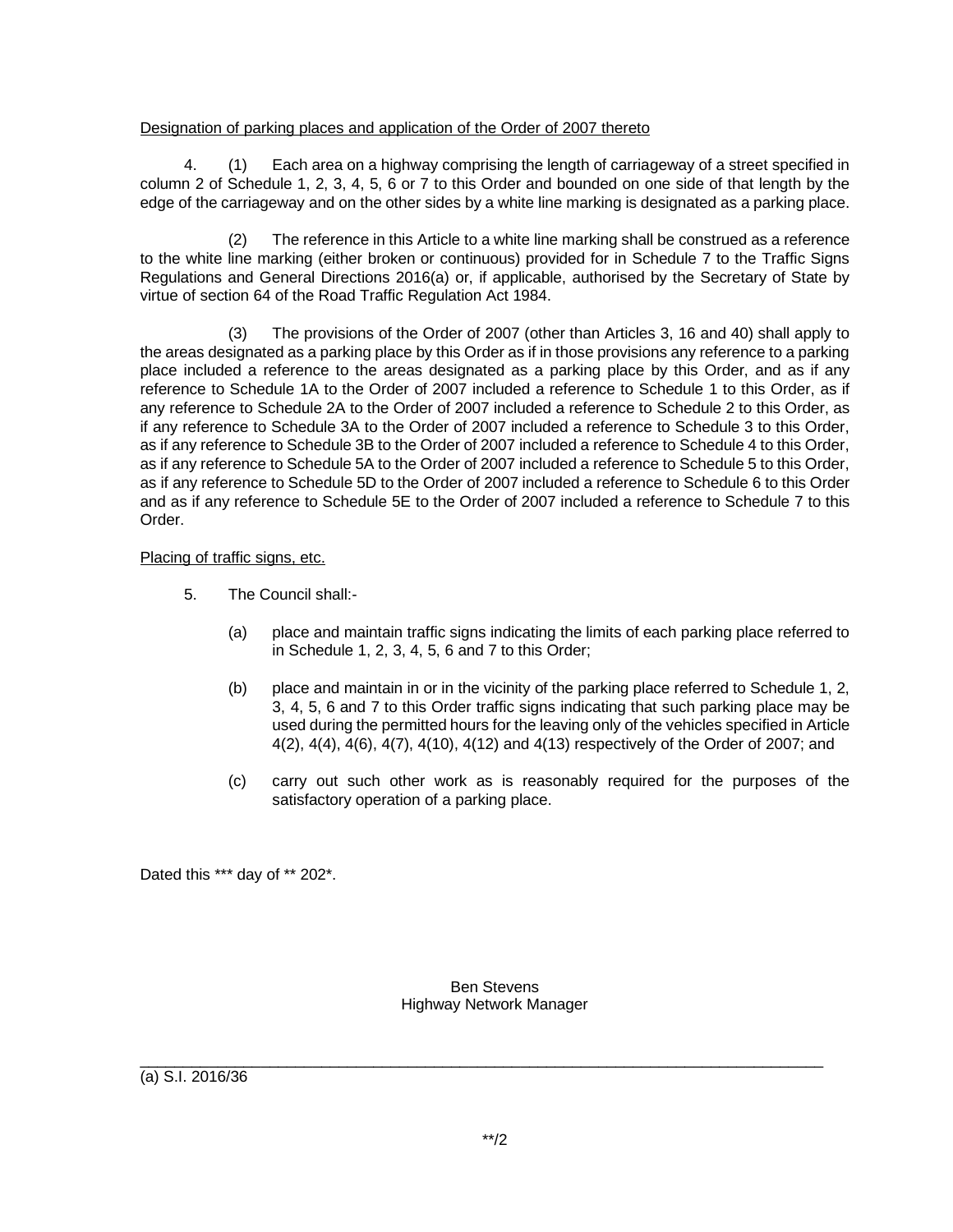#### SCHEDULE 1 (see Article 4)

IN RELATION TO A PARKING PLACE REFERRED TO IN THIS SCHEDULE THE EXPRESSION "PERMITTED HOURS" MEANS THE PERIOD BETWEEN 8.30 A.M. AND 6.30 P.M. ON MONDAYS TO FRIDAYS INCLUSIVE, ANY SUCH DAY NOT BEING CHRISTMAS DAY, GOOD FRIDAY OR A BANK HOLIDAY.

PARKING PLACES IN WHICH A VEHICLE MAY BE LEFT DURING THE PERMITTED HOURS PROVIDED:-

- (A) THE PARKING CHARGE HAS BEEN PAID USING THE ELECTRONIC PAYMENT SYSTEM (AND THE VEHICLE IS LEFT FOR NOT MORE THAN A MAXIMUM PERIOD OF FOUR HOURS); OR
- (B) THE VEHICLE DISPLAYS EITHER A VALID HARD COPY MAIN-ZONE RESIDENT'S PERMIT, A VALID HARD COPY SUB-ZONE RESIDENT'S PERMIT, A VALID HARD COPY CAR CLUB PERMIT, A VALID HARD COPY HEALTH CARE PERMIT, A VALID HARD COPY VISITOR'S PERMIT OR A VALID HARD COPY TRADE PERMIT, ISSUED IN RESPECT OF THAT VEHICLE, OR THERE APPEARS ON A HAND-HELD DEVICE AN INDICATION THAT AN ELECTRONIC VERSION OF ONE OF THOSE PERMITS OR A FLEXIBLE CAR CLUB PERMIT HAS BEEN GRANTED IN RESPECT OF THAT VEHICLE AND THE PERMIT IS VALID

| No. of<br>parking<br>place | Designated parking place                                                                                                                                                                                                                                | Special<br>manner of<br>standing |
|----------------------------|---------------------------------------------------------------------------------------------------------------------------------------------------------------------------------------------------------------------------------------------------------|----------------------------------|
| 1                          | 2                                                                                                                                                                                                                                                       | 3                                |
| $\star$                    | BLACK PRINCE ROAD, the south side, from a point 0.7 metres west of the<br>common boundary of Nos. 11/13 to 15 Black Prince Road to a point 11.9<br>metres east of the western boundary of Nos. 25/27 Black Prince Road.                                 |                                  |
| $\star$                    | BLACK PRINCE ROAD, the south side, from a point 0.9 metres east of the<br>western boundary of Nos. 25/27 Black Prince Road, eastwards for a distance<br>of 5 metres.                                                                                    |                                  |
| $\star$                    | VAUXHALL STREET, the south-east side, from a point 14.4 metres south-<br>west of the south-western kerb-line of Orsett Street to a point 4 metres north-<br>east of the north-eastern kerb-line of the access road to Pella House and<br>Malmsey House. |                                  |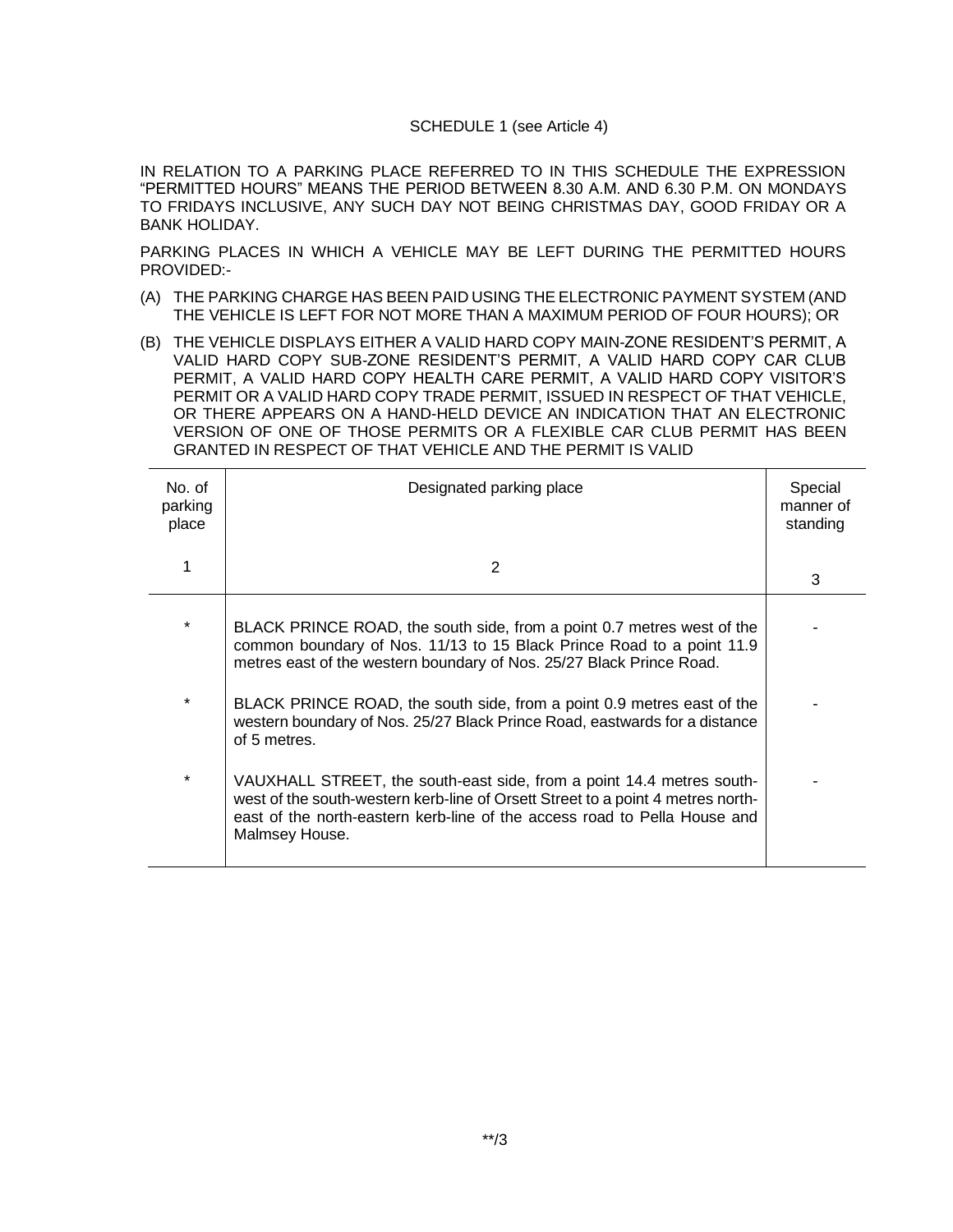#### SCHEDULE 2 (see Article 4)

IN RELATION TO A PARKING PLACE REFERRED TO IN THIS SCHEDULE THE EXPRESSION "PERMITTED HOURS" MEANS THE PERIOD BETWEEN 8.30 A.M. AND 6.30 P.M. ON MONDAYS TO FRIDAYS INCLUSIVE, ANY SUCH DAY NOT BEING CHRISTMAS DAY, GOOD FRIDAY OR A BANK HOLIDAY.

PARKING PLACES IN WHICH A VEHICLE MAY BE LEFT DURING THE PERMITTED HOURS PROVIDED:-

- (A) THE PARKING CHARGE HAS BEEN PAID USING THE ELECTRONIC PAYMENT SYSTEM (AND THE VEHICLE IS LEFT FOR NOT MORE THAN A MAXIMUM PERIOD OF FOUR HOURS); OR
- (B) THE VEHICLE DISPLAYS EITHER A VALID HARD COPY MAIN-ZONE RESIDENT'S PERMIT, A VALID HARD COPY SUB-ZONE RESIDENT'S PERMIT, A VALID HARD COPY MAIN-ZONE BUSINESS PERMIT, A VALID HARD COPY SUB-ZONE BUSINESS PERMIT A VALID HARD COPY CAR CLUB PERMIT, A VALID HARD COPY TEACHER'S PERMIT, A VALID HARD COPY HEALTH CARE PERMIT, A VALID HARD COPY VISITOR'S PERMIT OR A VALID HARD COPY TRADE PERMIT, ISSUED IN RESPECT OF THAT VEHICLE, OR THERE APPEARS ON A HAND-HELD DEVICE AN INDICATION THAT AN ELECTRONIC VERSION OF ONE OF THOSE PERMITS OR A FLEXIBLE CAR CLUB PERMIT HAS BEEN GRANTED IN RESPECT OF THAT VEHICLE AND THE PERMIT IS VALID.

| $No$ of<br>parking<br>place | Designated parking place                                                                                                                                                                                                    | Special<br>manner of<br>standing |
|-----------------------------|-----------------------------------------------------------------------------------------------------------------------------------------------------------------------------------------------------------------------------|----------------------------------|
|                             |                                                                                                                                                                                                                             | 3                                |
| $\star$                     | KENNINGTON OVAL, the north-east side, from a point 10.5 metres south-<br>east of the south-eastern kerb-line of Clayton Street to a point 17.3 metres<br>north-west of the north-western kerb-line of Bowling Green Street. |                                  |
| $\star$                     | KENNINGTON OVAL, the north-east side, from a point 6.2 metres north-west<br>of the north-western kerb-line of Bowling Green Street, north-westwards for<br>a distance of 5.1 metres.                                        |                                  |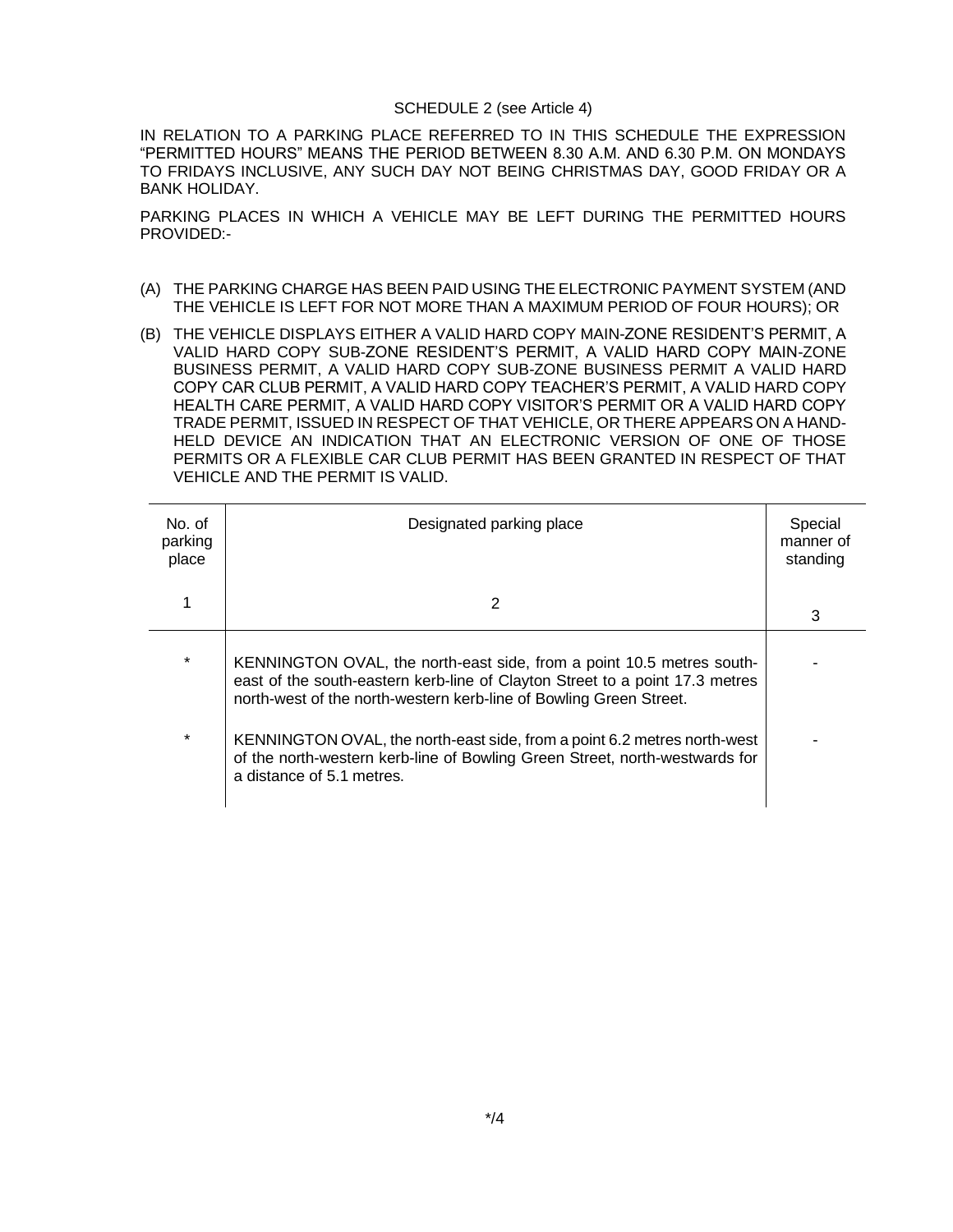#### SCHEDULE 3 (see Article 4)

IN RELATION TO A PARKING PLACE REFERRED TO IN THIS SCHEDULE THE EXPRESSION "PERMITTED HOURS" MEANS THE PERIOD BETWEEN 8.30 A.M. AND 6.30 P.M. ON MONDAYS TO FRIDAYS INCLUSIVE, ANY SUCH DAY NOT BEING CHRISTMAS DAY, GOOD FRIDAY OR A BANK HOLIDAY.

PARKING PLACES IN WHICH A VEHICLE MAY BE LEFT DURING THE PERMITTED HOURS PROVIDED THE VEHICLE DISPLAYS EITHER A VALID HARD COPY MAIN-ZONE RESIDENT'S PERMIT, A VALID HARD COPY SUB-ZONE RESIDENT'S PERMIT A VALID HARD COPY CAR CLUB PERMIT, A VALID HARD COPY VISITOR'S PERMIT OR A VALID HARD COPY TRADE PERMIT, ISSUED IN RESPECT OF THAT VEHICLE, OR THERE APPEARS ON A HAND-HELD DEVICE AN INDICATION THAT AN ELECTRONIC VERSION OF ONE OF THOSE PERMITS OR A FLEXIBLE CAR CLUB PERMIT HAS BEEN GRANTED IN RESPECT OF THAT VEHICLE AND THE PERMIT IS VALID.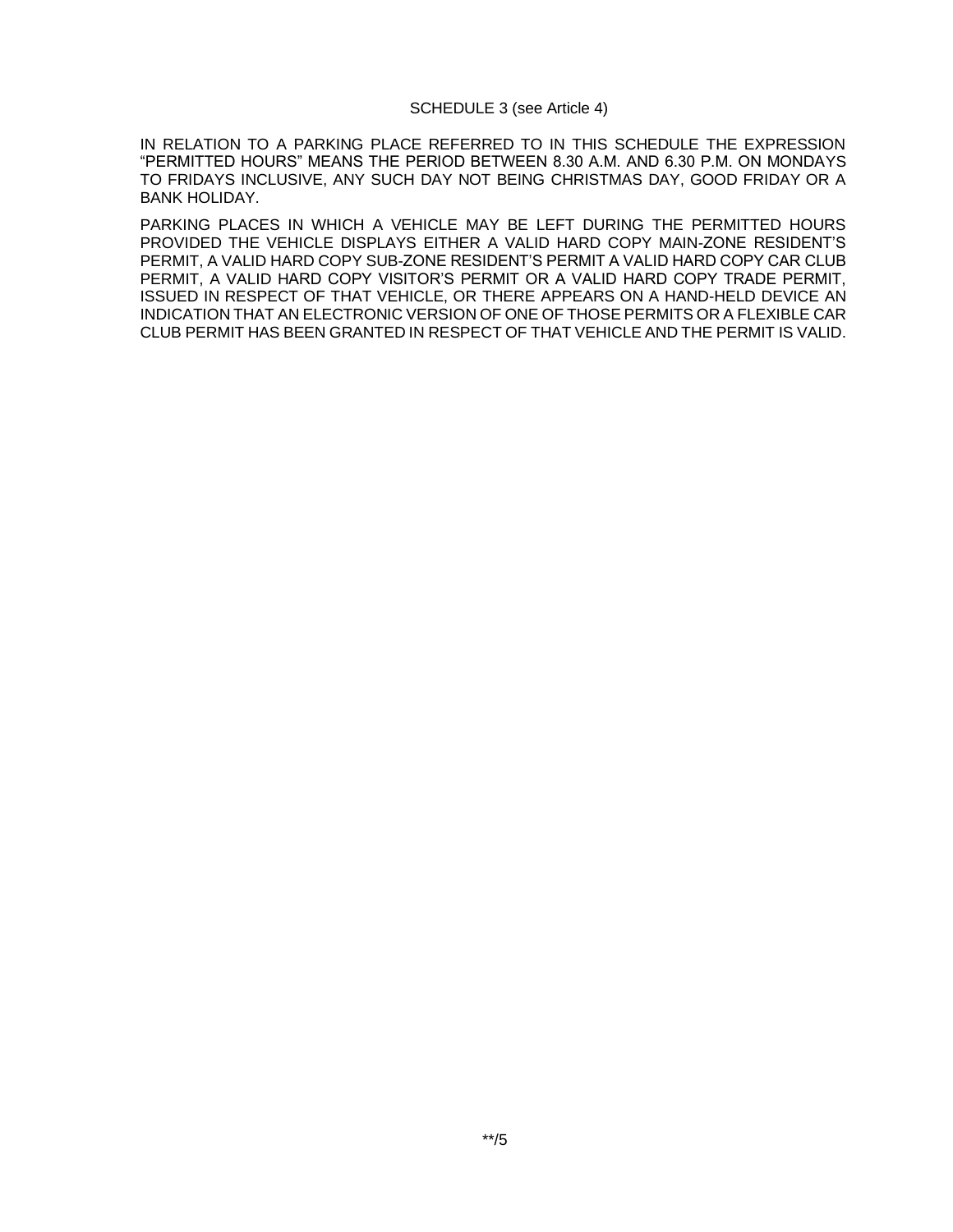| No. of<br>parking<br>place | Designated parking place                                                                                                                                                                                                                                     | Special<br>manner of<br>standing |
|----------------------------|--------------------------------------------------------------------------------------------------------------------------------------------------------------------------------------------------------------------------------------------------------------|----------------------------------|
| 1                          | $\overline{2}$                                                                                                                                                                                                                                               | 3                                |
| $\star$                    | CHESTER WAY, the north-east side, from a point 3 metres north-west of the<br>common boundary of Nos. 26 and 27 Chester Way, north-westwards for a<br>distance of 28.8 metres.                                                                                |                                  |
| $\star$                    | CHESTER WAY, the north-east side, from a point 3 metres south-east of the<br>common boundary of Nos. 26 and 27 Chester Way to the common boundary<br>of Nos. 33 and 35 Chester Way.                                                                          |                                  |
| $^\star$                   | CLAYLANDS ROAD, the north-east side, from a point 3.1 metres south-east<br>of the common boundary of Nos. 72 and 74 Claylands Road to a point 5<br>metres south-east of the south-eastern kerb-line of Ashmole Street.                                       |                                  |
| $^\star$                   | CLAYLANDS ROAD, the south-west side, from a point 9.3 metres south-east<br>of the south-eastern kerb-line of Meadow Road to a point 7.8 metres south-<br>east of the common boundary of Nos. 101 and 103 Claylands Road.                                     |                                  |
| $^\star$                   | CRANWORTH GARDENS, the west side, from a point 8.7 metres south of a<br>point opposite the northern flank wall of Nos. 76 to 81 Cranworth Gardens to<br>a point opposite the northernmost flank wall of Nos. 133 to 138 Cranworth<br>Gardens.                |                                  |
| *                          | LIBERTY STREET, the east side, from a point 15 metres north of a point<br>opposite the southernmost flank wall of Nos. 73 to 78 Liberty Street,<br>northwards for a distance of 6.3 metres.                                                                  |                                  |
| *                          | LIBERTY STREET, the east side, from a point 7 metres south of the southern<br>kerb-line of Van Gogh Walk, southwards for a distance of 10.2 metres.                                                                                                          |                                  |
| *                          | MEADOW ROAD, the south-east side, from the common boundary of Nos. 3<br>and 5 Meadow Road, south-westwards for a distance of 14.9 metres.                                                                                                                    |                                  |
| $\star$                    | MEADOW ROAD, the south-east side, from a point 7.9 metres north-east of<br>a point opposite the common boundary of Nos. 58 and 60 Meadow Road to<br>a point 12.1 metres north-east of a point opposite the common boundary of<br>Nos. 66 and 68 Meadow Road. |                                  |
| *                          | MEADOW ROAD, the south-east side, from a point 6.1 metres north-east of<br>a point opposite the common boundary of Nos. 66 and 68 Meadow Road to<br>a point 2.3 metres south-west of a point opposite the common boundary of<br>Nos. 72 and 74 Meadow Road.  |                                  |
| $\star$                    | MOWLL STREET, the south side, from a point 5.4 metres west of the western<br>boundary of Nos. 13 to 18 Cleveland Mansions to the common boundary of<br>Nos. 13 to 18 Cleveland Mansions and Nos. 19 to 24 Cleveland Mansions.                                |                                  |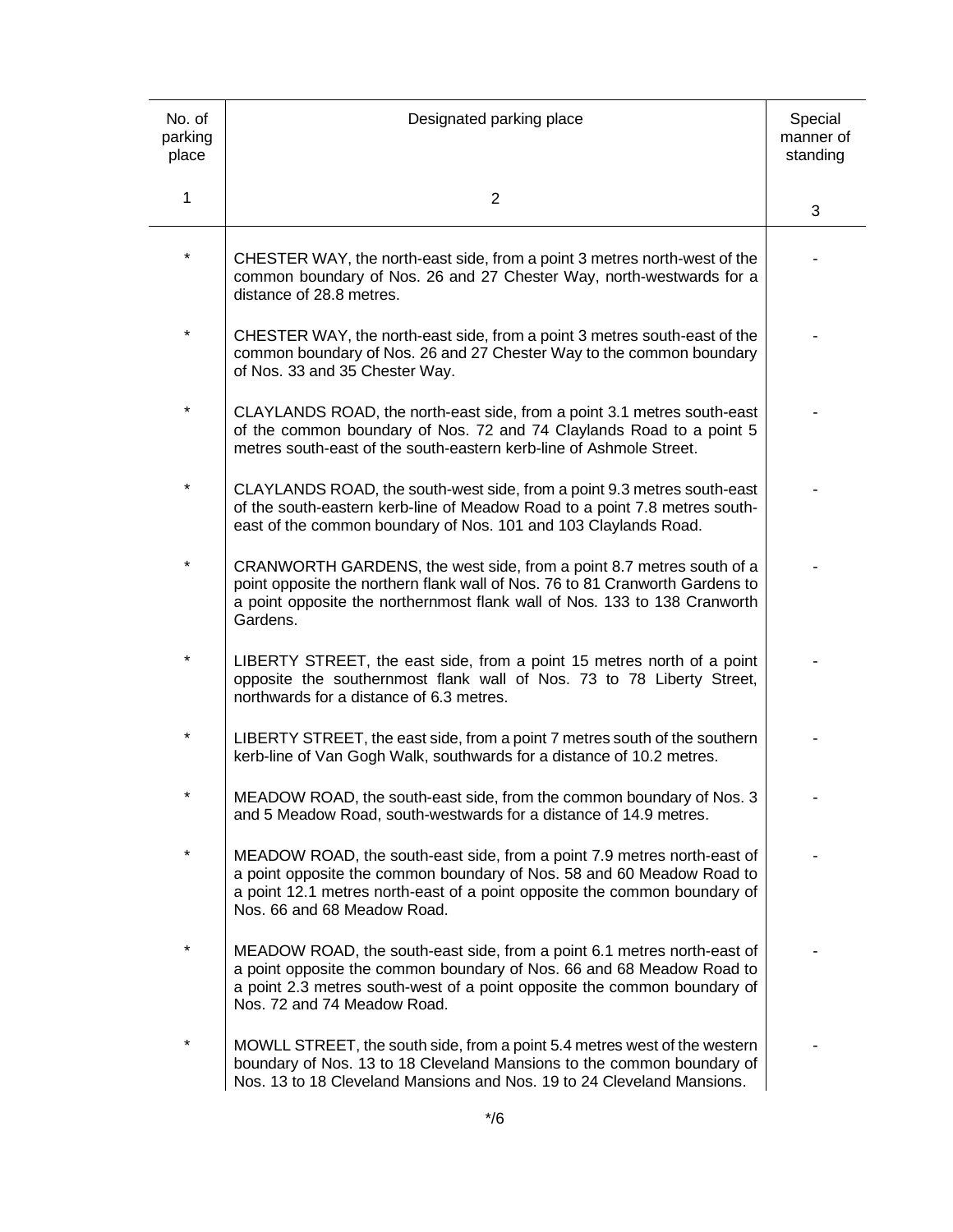| MOWLL STREET, the south side, from a point 6 metres east of the common<br>boundary of Nos. 13 to 18 Cleveland Mansions and Nos. 19 to 24 Cleveland<br>Mansions to a point 0.9 metres east of the common boundary of Nos. 7 to 12<br><b>Cleveland Mansions.</b>                    |  |
|-----------------------------------------------------------------------------------------------------------------------------------------------------------------------------------------------------------------------------------------------------------------------------------|--|
| MOWLL STREET, the north side, from a point 5.2 metres west of the<br>common boundary of Nos. 31 to 36 Aigburth Mansions and Nos. 37 to 42<br>Aigburth Mansions to a point 1.9 metres east of the common boundary of<br>Nos. 1 to 6 and 7 to 12 Aigburth Mansions.                 |  |
| NEWBURN STREET, the north-west side, from a point 1.3 metres north-east<br>of a point opposite the south-western flank wall of Nos. 1 to 15 Dunmow<br>House, north-eastwards for a distance of 10 metres.                                                                         |  |
| NEWBURN STREET, the north-west side, from a point 17.4 metres north-<br>east of a point opposite the south-western flank wall of Nos. 1 to 15 Dunmow<br>House to a point 1.2 metres south-west of a point opposite the north-eastern<br>flank wall of Nos. 1 to 20 Newburn House. |  |
| OAKDEN STREET, the north-east side, from the common boundary of Nos.<br>1 ad 3 Oakden Street to a point 12 metres north-west of the common<br>boundary of Nos. 31 and 33 Oakden Street.                                                                                           |  |
| OAKDEN STREET, the north-east side, from the common boundary of Nos.<br>31 and 33 Oakden Street, north-westwards for a distance of 6 metres.                                                                                                                                      |  |
| OFFLEY ROAD, the south-east side, from a point 2 metres north-east of the<br>common boundary of Nos. 1 and 3 Offley Road to a point 1 metre north-east<br>of the common boundary of Nos. 11 and 13 Offley Road.                                                                   |  |
| OFFLEY ROAD, the south-east side, from a point 0.8 metres north-east of<br>the common boundary of Nos. 13 and 15 Offley Road to a point 4.6 metres<br>south-west of the common boundary of Nos. 27 and 29 Offley Road.                                                            |  |
| OFFLEY ROAD, the south-east side, from a point 10.6 metres south-west of<br>the common boundary of Nos. 27 and 29 Offley Road, south-westwards for<br>a distance of 5 metres.                                                                                                     |  |
| RICHBORNE TERRACE, the south-west side, from a point 3.8 metres south-<br>east of the common boundary of Nos. 7 and 9 Richborne Terrace to the<br>common boundary of Nos. 25 and 27 Richborne Terrace.                                                                            |  |
| RICHBORNE TERRACE, the south-west side, from a point 6 metres north-<br>west of the common boundary of Nos. 25 and 27 Richborne Terrace to the<br>common boundary of Nos. 33 and 35 Richborne Terrace.                                                                            |  |
| TRIGON ROAD, the south-east side, from a point 5.5 metres south-west of<br>the south-western kerb-line of Claylands Road, south-westwards for a<br>distance of 11 metres.                                                                                                         |  |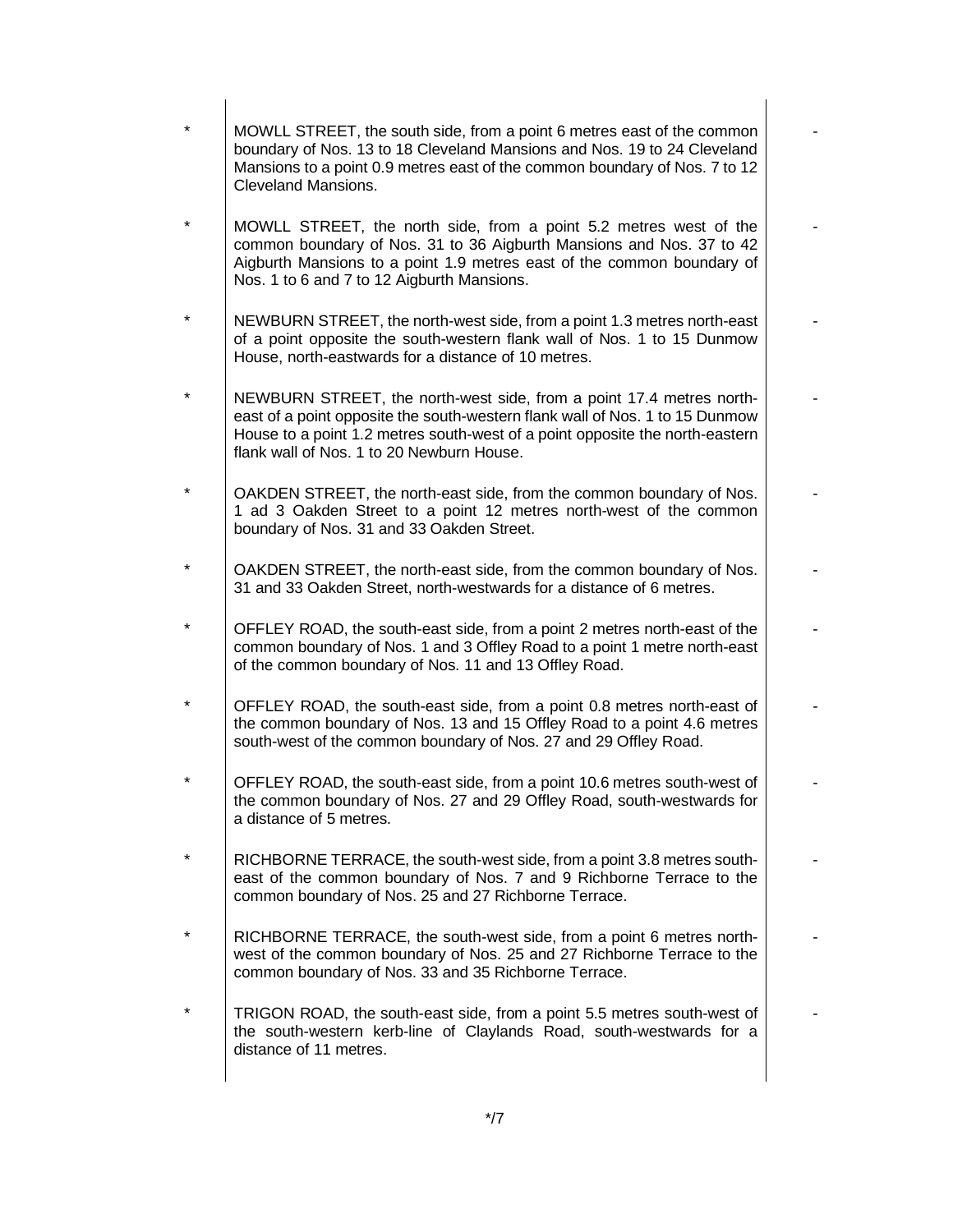| $\star$ | TRIGON ROAD, the south-east side, from a point 22.5 metres south-west of<br>the south-western kerb-line of Claylands Road to a point 5 metres north-east<br>of the north-eastern kerb-line of Trigon Road.                                                                    |  |
|---------|-------------------------------------------------------------------------------------------------------------------------------------------------------------------------------------------------------------------------------------------------------------------------------|--|
| $\star$ | WALCOT SQUARE, the north side, from a point 15.4 metres east of a point<br>opposite the western flank wall of No. 143 Kennington Road to a point 1.2<br>metres west of a point opposite that flank wall.                                                                      |  |
|         | WALCOT SQUARE, the north side, from a point 21.4 metres east of a point<br>opposite the western flank wall of No. 143 Kennington Road, eastwards for a<br>distance of 10.3 metres.                                                                                            |  |
| $\star$ | WALNUT TREE WALK, the south-west side, from a point 3.3 metres north-<br>west of a point opposite the south-eastern flank wall of No. 9 Walnut Tree<br>Walk, north-westwards for a distance of 5 metres.                                                                      |  |
| $\star$ | WALNUT TREE WALK, the south-west side, from a point 14.3 metres north-<br>west of a point opposite the south-eastern flank wall of No. 9 Walnut Tree<br>Walk to a point 1.5 metres north-west of a point opposite the north-western<br>flank wall of No. 14 Walnut Tree Walk. |  |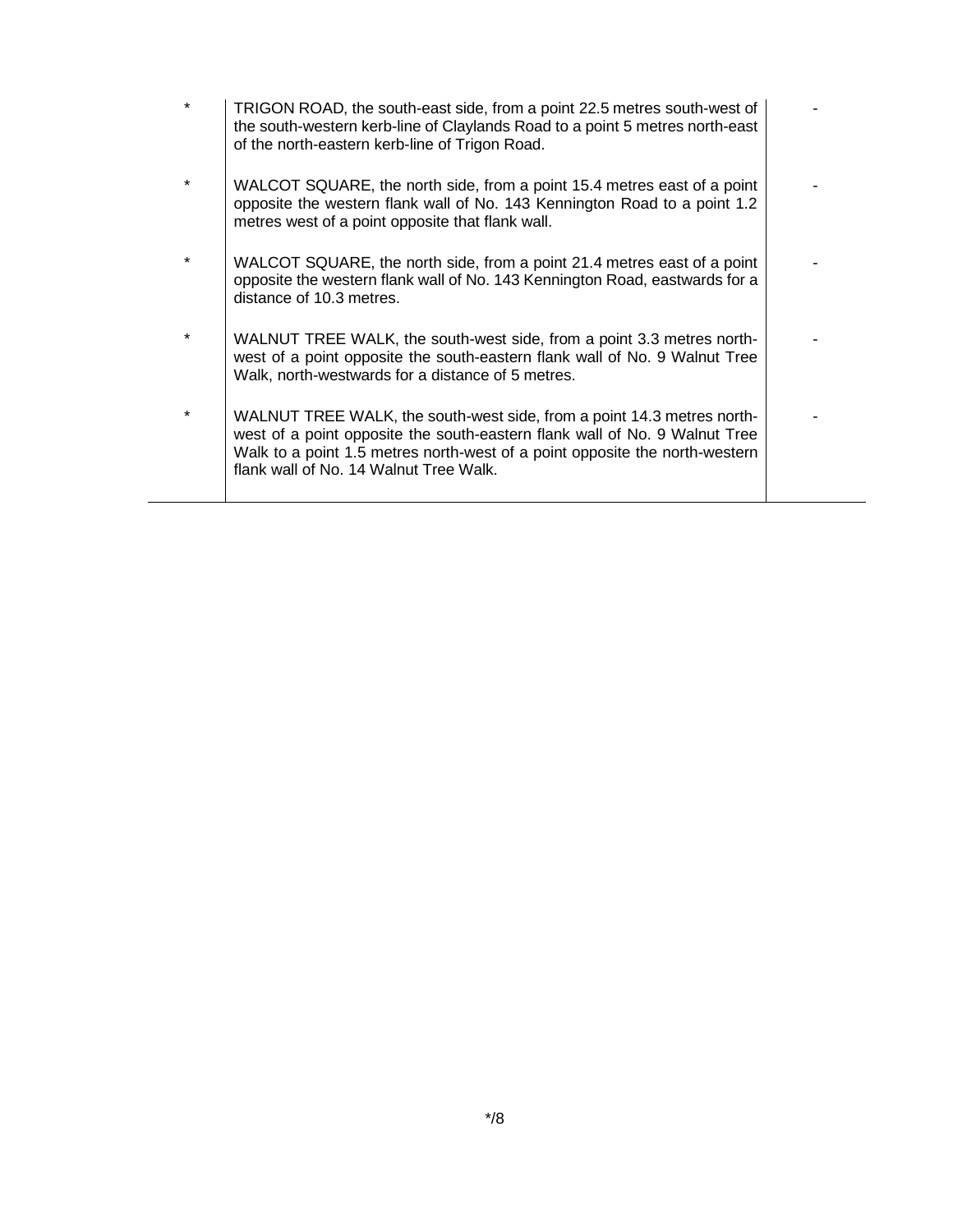### SCHEDULE 4 (see Article 4)

IN RELATION TO A PARKING PLACE REFERRED TO IN THIS SCHEDULE THE EXPRESSION "PERMITTED HOURS" MEANS THE PERIOD BETWEEN 8.30 A.M. AND 6.30 P.M. ON MONDAYS TO FRIDAYS INCLUSIVE, ANY SUCH DAY NOT BEING CHRISTMAS DAY, GOOD FRIDAY OR A BANK HOLIDAY.

PARKING PLACES IN WHICH A VEHICLE MAY BE LEFT DURING THE PERMITTED HOURS PROVIDED THE VEHICLE DISPLAYS EITHER A VALID HARD COPY SUB-ZONE RESIDENT'S PERMIT A VALID HARD COPY CAR CLUB PERMIT, A VALID HARD COPY VISITOR'S PERMIT OR A VALID HARD COPY TRADE PERMIT, ISSUED IN RESPECT OF THAT VEHICLE, OR THERE APPEARS ON A HAND-HELD DEVICE AN INDICATION THAT AN ELECTRONIC VERSION OF ONE OF THOSE PERMITS OR A FLEXIBLE CAR CLUB PERMIT HAS BEEN GRANTED IN RESPECT OF THAT VEHICLE AND THE PERMIT IS VALID.

| No. of<br>parking<br>place | Designated parking place                                                                                                                                                                                                            | Special<br>manner of<br>standing |
|----------------------------|-------------------------------------------------------------------------------------------------------------------------------------------------------------------------------------------------------------------------------------|----------------------------------|
|                            | 2                                                                                                                                                                                                                                   | 3                                |
| *                          | CLEAVER SQUARE, the north-east side, from a point 1.8 metres south-east<br>of the common boundary of Nos. 26 and 27 Cleaver Square to a point 1.7<br>metres south-east of the common boundary of Nos. 29 and 30 Cleaver<br>Square.  |                                  |
| $\star$                    | CLEAVER SQUARE, the north-east side, from a point 1.7 metres south-east<br>of the common boundary of Nos. 29 and 30 Cleaver Square to a point 0.9<br>metres north-west of the common boundary of Nos. 46 and 47 Cleaver<br>Square.  |                                  |
| $\star$                    | RAVENSDON STREET, the south-west side, from a point 6 metres north-<br>west of the common boundary of Nos. 5 and 7 Ravensdon Street to a point<br>3 metres north-west of the common boundary of Nos. 33 and 35 Ravensdon<br>Street. |                                  |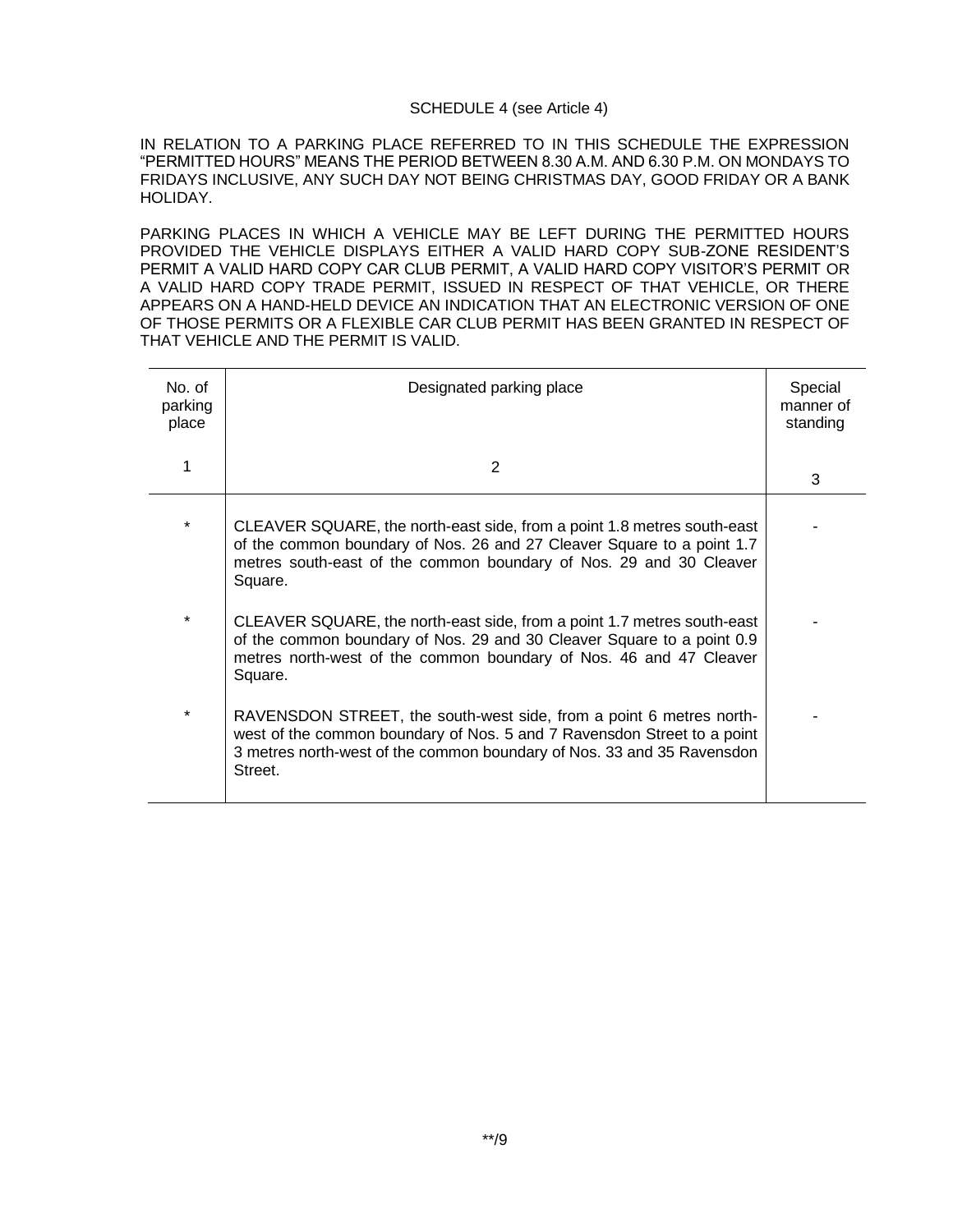### SCHEDULE 5 (see Article 4)

IN RELATION TO A PARKING PLACE REFERRED TO IN THIS SCHEDULE THE EXPRESSION "PERMITTED HOURS" MEANS THE PERIOD BETWEEN 8.30 A.M. AND 6.30 P.M. ON MONDAYS TO FRIDAYS INCLUSIVE, ANY SUCH DAY NOT BEING CHRISTMAS DAY, GOOD FRIDAY OR A BANK HOLIDAY.

PARKING PLACES IN WHICH A VEHICLE MAY BE LEFT DURING THE PERMITTED HOURS PROVIDED IT DISPLAYS EITHER A VALID HARD COPY MAIN-ZONE RESIDENT'S PERMIT, A VALID HARD COPY SUB-ZONE RESIDENT'S PERMIT, A VALID HARD COPY MAIN-ZONE BUSINESS PERMIT, A VALID HARD COPY SUB-ZONE BUSINESS PERMIT, A VALID HARD COPY CAR CLUB PERMIT, A VALID HARD COPY TEACHER'S PERMIT, A VALID HARD COPY VISITOR'S PERMIT OR A VALID HARD COPY TRADE PERMIT, ISSUED IN RESPECT OF THAT VEHICLE, OR THERE APPEARS ON A HAND-HELD DEVICE AN INDICATION THAT AN ELECTRONIC VERSION OF ONE OF THOSE PERMITS OR A FLEXIBLE CAR CLUB PERMIT HAS BEEN GRANTED IN RESPECT OF THAT VEHICLE AND THE PERMIT IS VALID.

| No. of<br>parking<br>place | Designated parking place                                                                                                                                                                                          | Special<br>manner of<br>standing |
|----------------------------|-------------------------------------------------------------------------------------------------------------------------------------------------------------------------------------------------------------------|----------------------------------|
| 1                          | 2                                                                                                                                                                                                                 | 3                                |
| $\star$                    | RENFREW ROAD, the south-west side, from a point 16.3 metres south-east<br>of a point opposite the north-western boundary of No. 46 Renfrew Road,<br>south-eastwards for a distance of 22.2 metres.                |                                  |
| $\star$                    | VAUXHALL STREET, the south-east side, from a point 3 metres south-west<br>of the south-western kerb-line of Sancroft Street, south-westwards for a<br>distance of 5 metres.                                       |                                  |
| $\star$                    | VAUXHALL STREET, the south-east side, from a point 14 metres south-west<br>of the south-western kerb-line of Sancroft Street to a point 9 metres north-<br>east of the north-eastern kerb-line of Orsett Street.  |                                  |
| $^\star$                   | WHITGIFT STREET, the south-west side, from a point 8.5 metres north-west<br>of a point opposite the south-easternmost flank wall of Nos. 1 to 24 Whitgift<br>House, north-westwards for a distance of 9.5 metres. |                                  |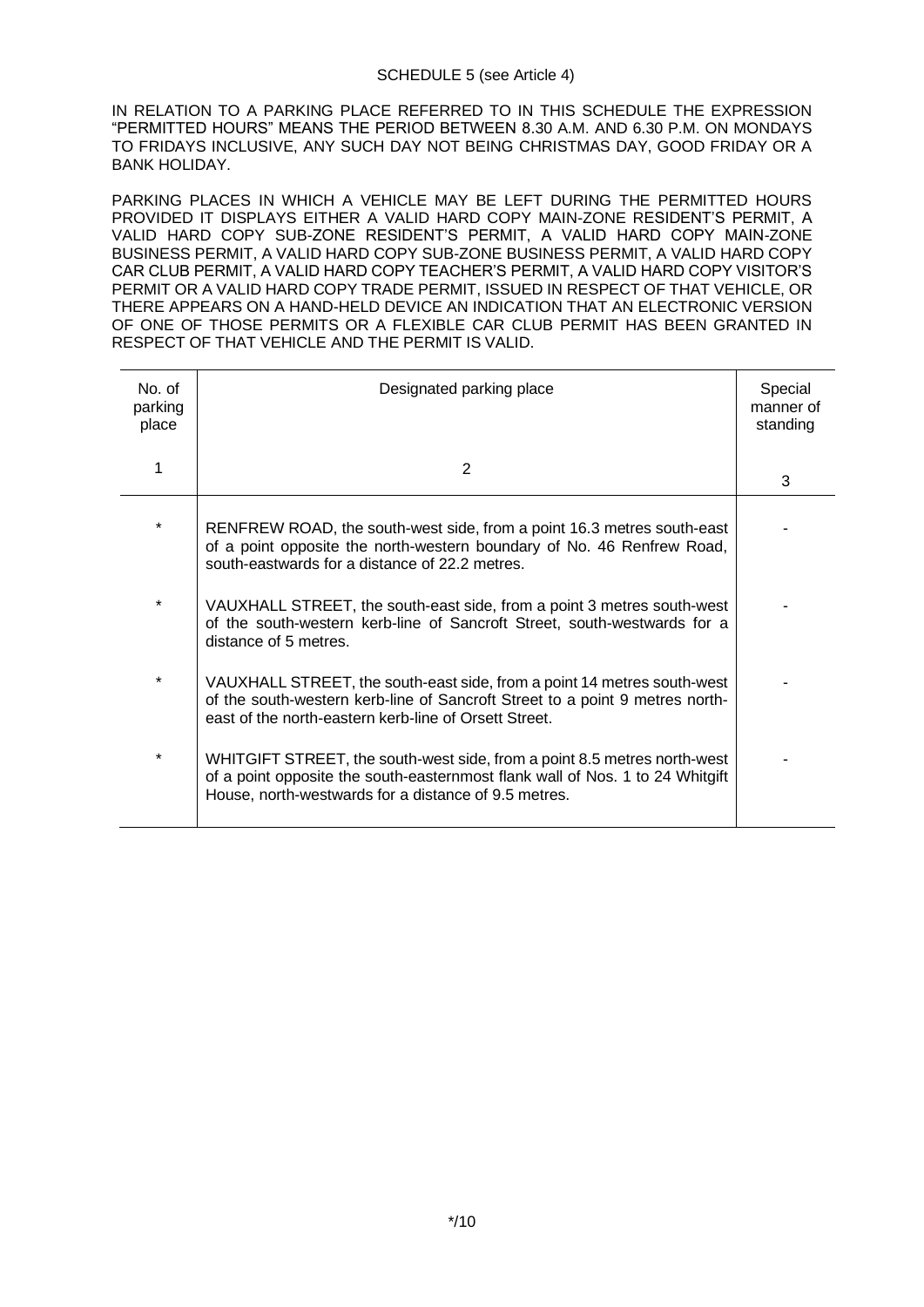IN RELATION TO A PARKING PLACE REFERRED TO IN THIS SCHEDULE THE EXPRESSION "PERMITTED HOURS" MEANS AT ANY TIME (AND THE VEHICLE IS LEFT FOR NOT MORE THAN A MAXIMUM PERIOD OF TWENTY-FOUR HOURS).

PARKING PLACES IN WHICH A VEHICLE MAY BE LEFT DURING THE PERMITTED HOURS PROVIDED THE VEHICLE DISPLAYS EITHER A VALID HARD COPY MAIN-ZONE RESIDENT'S PERMIT, A VALID HARD COPY SUB-ZONE RESIDENT'S PERMIT A VALID HARD COPY CAR CLUB PERMIT, A VALID HARD COPY VISITOR'S PERMIT OR A VALID HARD COPY TRADE PERMIT, ISSUED IN RESPECT OF THAT VEHICLE, OR THERE APPEARS ON A HAND-HELD DEVICE AN INDICATION THAT AN ELECTRONIC VERSION OF ONE OF THOSE PERMITS OR A FLEXIBLE CAR CLUB PERMIT HAS BEEN GRANTED IN RESPECT OF THAT VEHICLE AND THE PERMIT IS VALID, PROVIDED THAT THE ELECTRICAL STORAGE BATTERY OF THAT VEHICLE IS IN THE PROCESS OF BEING CHARGED FROM A MAINS ELECTRICAL SOURCE ADJACENT TO THAT PARKING PLACE.

| Parking | Designated parking place                                                                                                               | Special   |
|---------|----------------------------------------------------------------------------------------------------------------------------------------|-----------|
| place   |                                                                                                                                        | manner of |
| No.     |                                                                                                                                        | standing  |
| 1       | $\overline{2}$                                                                                                                         | 3         |
|         |                                                                                                                                        |           |
| ¥       | CHESTER WAY, the north-east side, from a point 3 metres south-east of                                                                  |           |
|         | the common boundary of Nos. 26 and 27 Chester Way, south-eastwards                                                                     |           |
|         | for a distance of 6 metres.                                                                                                            |           |
| *       | CLEAVER SQUARE, the north-east side, from a point 1.7 metres south-                                                                    |           |
|         | east of the common boundary of Nos. 29 and 30 Cleaver Square, north-                                                                   |           |
|         | westwards for a distance of 6 metres.                                                                                                  |           |
|         | CRANWORTH GARDENS, the west side, from a point 8.7 metres south of                                                                     |           |
|         | the northern side of Nos. 76 to 81 Cranworth Gardens, southwards for a                                                                 |           |
|         | distance of 6 metres.                                                                                                                  |           |
| $\star$ | LIBERTY STREET, the east side, from a point 9 metres north of the                                                                      |           |
|         | southern boundary of No. 78 Liberty Street, northwards for a distance of 6                                                             |           |
|         | metres.                                                                                                                                |           |
|         | LIBERTY STREET, the north-east side, from a point 17.2 metres south of                                                                 |           |
|         | the southern kerb-line of Van Gogh Walk, southwards for a distance of 6                                                                |           |
|         | metres.                                                                                                                                |           |
| ¥       | MEADOW ROAD, the south side, from the south-western boundary of No.                                                                    |           |
|         | 11 Meadow Road, eastwards for a distance of 6.8 metres.                                                                                |           |
| *       | MEADOW ROAD, the south-east side, from a point 6.1 metres north-east                                                                   |           |
|         | of a point opposite the common boundary of Nos. 66 and 68 Meadow                                                                       |           |
|         | Road, north-eastwards for a distance of 6 metres.                                                                                      |           |
|         | MOWLL STREET, the south side, from the common boundary of Nos. 13                                                                      |           |
|         | to 18 Cleveland Mansions and Nos. 19 to 24 Cleveland Mansions,                                                                         |           |
| ¥       | eastwards for a distance of 6 metres.                                                                                                  |           |
|         | NEWBURN STREET, the north-west side, from a point 11.3 metres north-                                                                   |           |
|         | east of a point opposite the south-western flank wall of Nos. 1 to 15                                                                  |           |
| $\star$ | Dunmow House, north-eastwards for a distance of 6.1 metres.                                                                            |           |
|         | OAKDEN STREET, the north-east side, from a point 6 metres north-west<br>of the common boundary of Nos. 31 and 33 Oakden Street, north- |           |
|         | westwards for a distance of 6 metres.                                                                                                  |           |
| *       | OFFLEY ROAD, the south-east side, from a point 4.6 metres south-west                                                                   |           |
|         | of the common boundary of Nos. 27 and 29 Offley Road, south-westwards                                                                  |           |
|         | for a distance of 6 metres.                                                                                                            |           |
| *       | RICHBORNE TERRACE, the south-west side, from the common                                                                                |           |
|         | boundary of Nos. 25 and 27 Richborne Terrace, north-westwards for a                                                                    |           |
|         | distance of 6 metres.                                                                                                                  |           |
|         | VAUXHALL STREET, the south-east side, from a point 8 metres south-                                                                     |           |
|         | west of the south-western kerb-line of Sancroft Street, south-westwards                                                                |           |
|         | for a distance of 6 metres.                                                                                                            |           |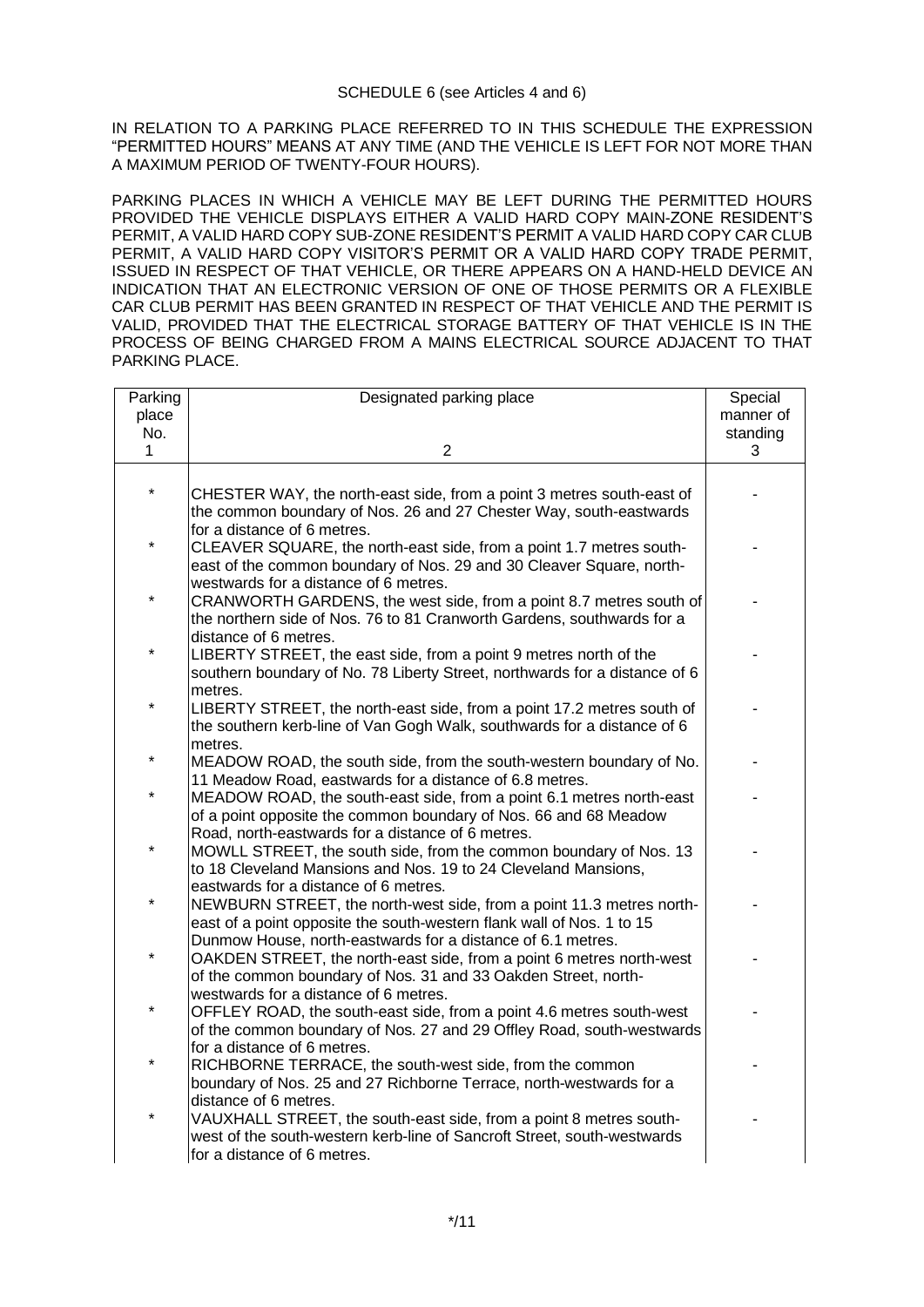| $\ast$  | WALCOT SQUARE, the north side, from a point 15.4 metres east of a<br>point opposite the western flank wall of No. 143 Kennington Road,<br>eastwards for a distance of 6 metres.                                 |  |
|---------|-----------------------------------------------------------------------------------------------------------------------------------------------------------------------------------------------------------------|--|
| $\star$ | WHITGIFT STREET, the south-west side, from a point 18 metres north-<br>west of a point opposite the south-easternmost flank wall of Nos. 1 to 24<br>Whitgift House, north-westwards for a distance of 6 metres. |  |